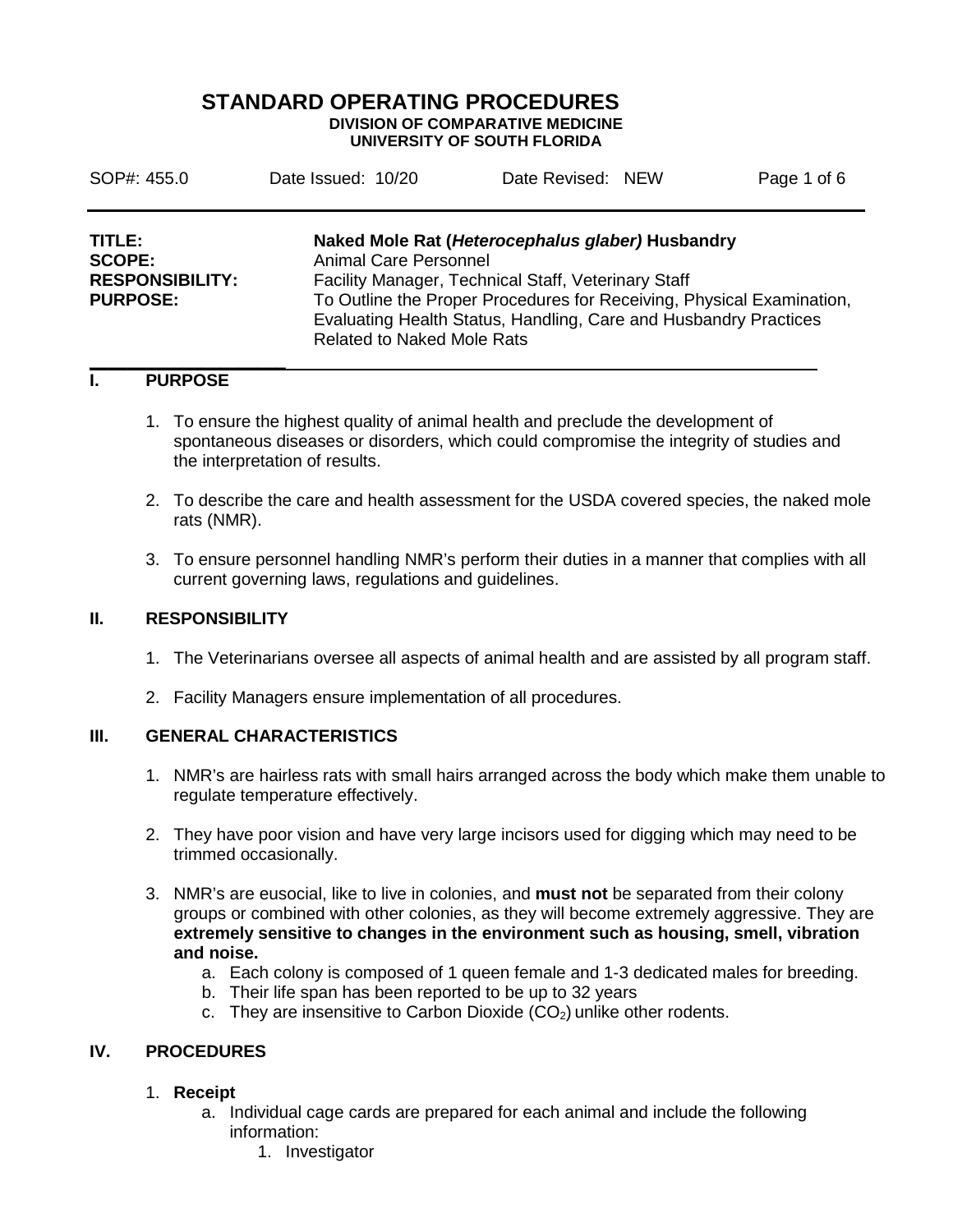SOP #455. Naked Mole Rat Husbandry Effective10/20 Page 2 of 6

- 2. IACUC #
- 3. Species
- 4. Sex
- 5. DOB (or age on arrival if unavailable)
- 6. Body Weight
- 7. Arrival Date
- 8. Source
- 9. USDA assigned animal number (e.g. Fiscal Year- N- # of animal)
- b. Animal Medical Records are required for all animals, and can be maintained as either individual medical records or as colony records: (**see** *SOP #012* entitled, *Animal Medical Records*)
- c. Shipping crates are inspected for signs of damage and shipment accuracy.
- d. Technician will notify the Facility Manager regarding any damage to crate or contents.
- e. Facility Manager will notify the Fiscal and Business Specialist of damaged or rejected shipments, or orders improperly filled (i.e., weight, age, number requested).
- f. Clinical Veterinarian will be immediately notified of health concerns or deaths occurring in transit.
- g. Shipping containers are lightly wiped with Oxivir Tb™ or Peroxigard and taken to the housing room. Upon opening, an environmental swab is taken and pooled feces from the shipping container collected for diagnostics.
- h. NMR's are very docile and rarely bite when handled.
- i. Animals are observed for signs of illness or any abnormality.
- j. Number of new animals and new cages are recorded on the *Per Diem Sheet* and *Progress Notes* located in the *Room Logbook*. Notation in the *Progress Notes* will include the vendor source and a statement reflecting general appearance on arrival.

## 2. **Husbandry**

- a. **Environment**
	- 1. **NMR's will be housed in the Tenciplast Aria Ventilated Cabinet (BIO-C36). See SOP 1168.1** to set units to the following specifications:
		- a. Temperature Set Point (87<sup>0</sup>F or 30.6<sup>0</sup> C): Temperature is maintained between 85-89 $\mathrm{^0F}$  (29.4-31.7 $\mathrm{^0C}$ ). Temperature is not allowed to drop below  $84^{\circ}$ F (28.9 $^{\circ}$ C) because this can cause body necrosis/death to the animals. Temperature can be maintained consistently in the environmental cage system.
		- b. **Humidity Set Point** (50%): Humidity set point will need to be between 40-60% relative humidity which is essential to the wellbeing and reproduction of this species.
		- c. **Light cycle: 12:12 or as per protocol**
	- 2. Noise/Vibrations: **NMR's are extremely sensitive to vibrations and noises** and become stressed by loud sounds or new vibrations.
	- 3. Open and close doors **slowly and quietly** so they do not slam shut.
	- 4. **Bedding**: Shredded Aspen shavings with approximately ¼ inch of bedding per cage compartment or soft pelleted paper bedding <https://www.labsupplytx.com/products/bedding/wood/> <https://www.envigo.com/7084-pelleted-paper-contact-bedding>
- b. Cage Changing
	- 1. Caging systems are generally composed of
		- a. Cage/tunnel system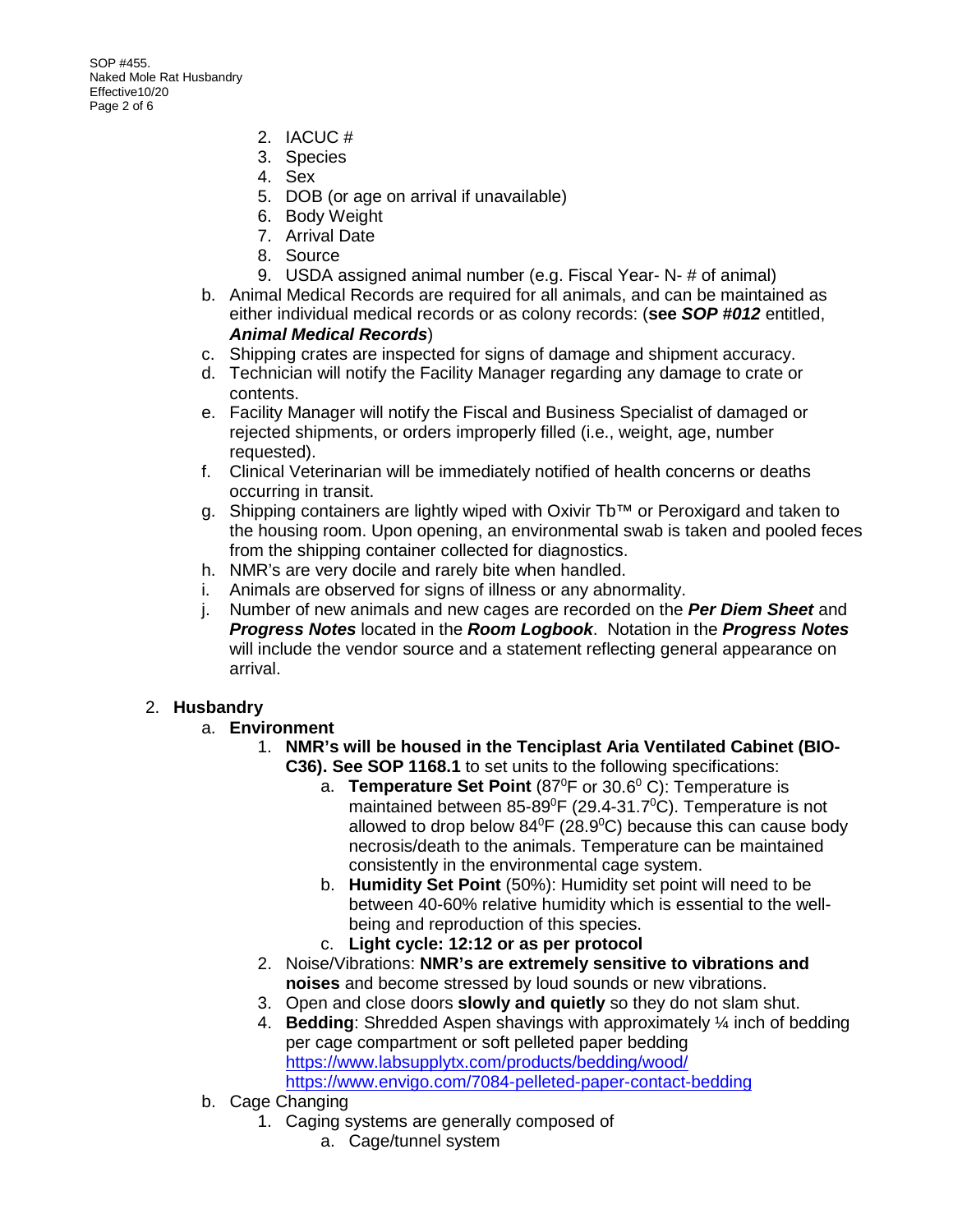- b. Separate nesting chamber
- c. Separate urination/defecation (toilet) chamber
- 2. NMR's are known to be docile when handling and can be handled like other rats, but bite proof gloves worn under nitrile gloves may be needed.
	- a. They are highly scent driven and care must be taken when using cleaning supplies or handling with gloves.
- 3. The *Guide* recommends a cage sanitation interval of at least weekly, for most species **but** due to their natural habitat, this will result in animal health issues and overall decline in their wellbeing.
- 4. They are extremely sensitive to changes in housing, smell and temperature fluctuation which can result in injury leading up to death due to fighting or pup cannibalism.
- 5. Limiting the amount of cage changes is in the best interest of the NMR's health and welfare in order to mirror their natural habitat
- 6. This species has adapted to higher levels of gases such as ammonia (NH3) and carbon dioxide  $(CO<sub>2</sub>)$  which are common reasons for the increased frequency of cage changes or increased ventilation for other more common laboratory rodents, (i.e., mouse and rat).
- 7. Excess manipulation of the caging system will cause noise and vibration which the NMR are very sensitive to. **Any abrupt disturbances can lead to a panic response.**
- 8. The caging system, except for the toilet chamber should not be cleaned unless necessary since they depend on odors in the absence of good eyesight. **(See NMR Room Sheet CMDC 271)**
- c. A complete cage change can lead to increased mortality.
	- 1. Dirty bedding and fecal transfer are required in order to prevent detrimental effects.
	- 2. The following schedule should be followed to avoid adverse effects and noted on the *Room Status Sheet Daily.*
		- a. Remove and throw away old food left inside each compartment and change gloves in between each compartment
		- b. Inspect and remove fecal pellets or mold from all components including their toilet chamber
		- c. **Carefully inspect the bedding for animals burrowed or decreased**
		- d. Ensure temperature and humidity requirements are within set limits and document on *Room Status Sheet*
		- e. Check animal health and notify veterinary staff if any issues
		- f. Count and record any new births
	- 3. The following schedule should be followed on **a Weekly basis** (or more as needed) and recorded on the *Room Status Sheet.*
		- a. Dump and wipe soiled cages using hot water with a disposable towel as needed and on a rotating basis with a **minimum frequency of once per 7 days** for each cage in the system.
		- b. The Toilet Chamber should **NEVER** be dumped and wiped clean on the same day as other cages in the system.
		- c. Remove a sample cup of dirty bedding (without fecal pellets) from the Toilet Chamber and place it in two of the other cages in the system to maintain the scent of the colony.
	- 4. The following schedule should be followed on a **Monthly basis** (or more as needed) and recorded on the *Room Status Sheet.*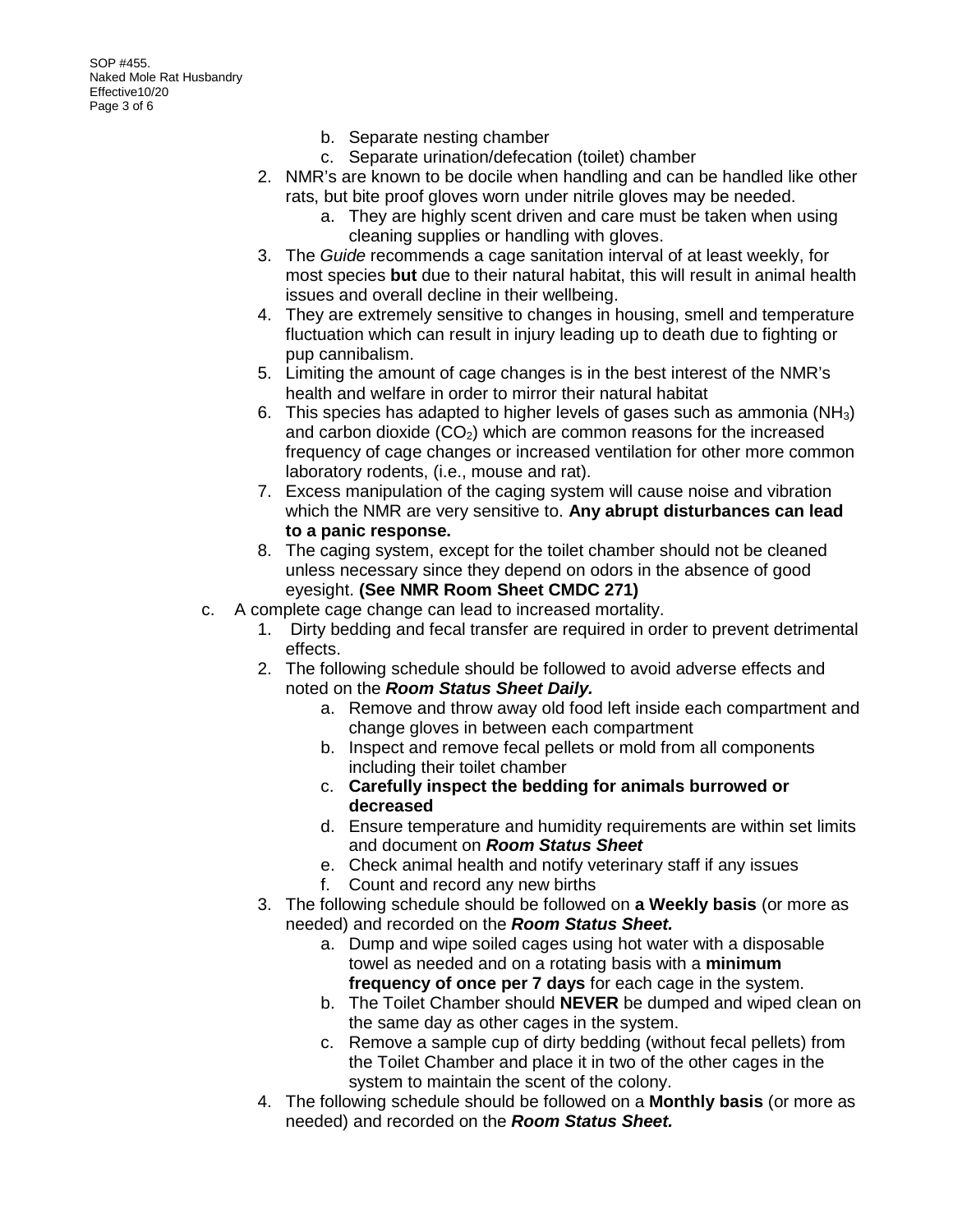SOP #455. Naked Mole Rat Husbandry Effective10/20 Page 4 of 6

- a. Prepare a clean temporary holding cage(s) prior to performing replacement of all cages (except Toilet Chamber) in system. The number of temporary holding cages is based on the colony size.
- b. Place a small amount of bedding from the Toilet Chamber into a clean holding cage(s).
- c. Replace each cage (except Toilet Chamber) in the colony caging system with a sanitized (cage-washer at 180<sup>°</sup>F or higher) cage or component (clear polycarbonate tube, T piece) at least Monthly. **Toilet compartment change must be delayed by one week to help the NMR reestablish the colony scent.**
- d. Replace the Toilet Chamber with a sanitized (cage-washer at 180 $^{\circ}$ F or higher) the following week from all other cages.
- e. Take used bedding material from Toilet Chamber and distribute among other cages in the system.

# 3. **Feeding**

- a. The feeding schedule **(Will be laminated and posted in the room and inside of the room book).**
- b. Clean vegetables and fruit thoroughly with hot water and inspect carefully before chopping into  $(\frac{1}{2})$  small pieces. If there are any rotten or moldy parts, throw the entire piece away. **Carefully check the sweet potatoes, as they are a major food source for the NMRs**. Potatoes could contain mold in the pest hole, which is covered by dark skin or soil.
- c. The amount of food given depends upon the size of the colony. (Each animal eats roughly four (½") inch pieces of food daily).
	- 1. Pairs receive 4-6 small pieces of sweet potatoes.
	- 2. Large colonies should receive 4-6 large handfuls of cut food (excluding sweet potatoes).
- d. Food should be placed in an identified food cage compartment and not in the nest or toilet area.
- e. **For colonies with pups younger than 3 months of age, it may be important to provide cereal feedings twice a week. This helps provide nutritional support to the nursing mother and pups.**
- f. **DO NOT PROVIDE WATER! NMR's obtain water requirements from vegetables.**
- g. Please see the following chart for feeding schedule:

| Day of the<br>Week | Food (Daily)                                                                                | <b>Additional Comments</b>                                                                                                |
|--------------------|---------------------------------------------------------------------------------------------|---------------------------------------------------------------------------------------------------------------------------|
| <b>Monday</b>      | Gerber or Pro-Nutro Cereal (mix to thick paste)<br>Approx. 1 tablespoon paste per 2 animals | Make sure there are sweet potatoes in addition to<br>the cereal.                                                          |
| <b>Tuesday</b>     | Sweet Potatoes & Raisins                                                                    | Put food in at least 2 cage compartments if there<br>are more than 10 animals in the colony (Applies to<br>daily feeding) |
| Wednesday          | Sweet Potatoes & Celery                                                                     |                                                                                                                           |
| <b>Thursday</b>    | Sweet Potatoes & grapes                                                                     | Peas or frozen mixed vegetables can be substituted<br>as needed                                                           |
| Friday             | Sweet Potatoes & carrots                                                                    |                                                                                                                           |
| <b>Saturday</b>    | Sweet Potatoes & Apples                                                                     |                                                                                                                           |
| <b>Sunday</b>      | Sweet Potatoes & Corn on the Cob                                                            |                                                                                                                           |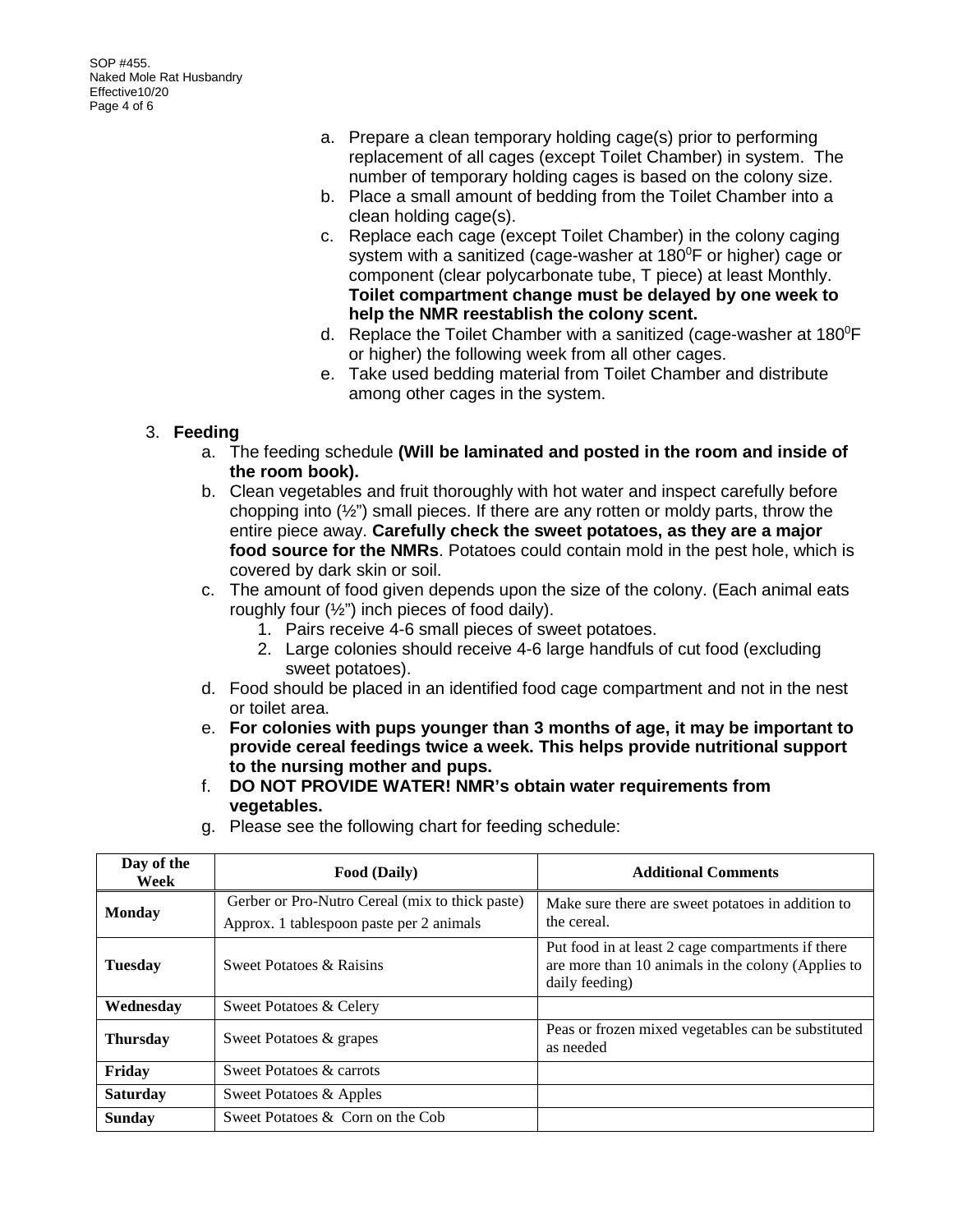- h. **Additional food items that can be used include: Apples, Fresh beans, Turnip, Carrots and Cucumbers (useful to maintain hydration of sick/injured animals).**
- i. **Avoid chow or supplements with high calcium level.**

# 4. **Health Surveillance**

- a. Each housing room is assigned to an Animal Care Technician. Daily observations of the Animal Care Technician are recorded on the *Room Status Sheet* within the *Room Log Book*.
- b. Surveillance frequency:
	- 1. On weekdays health surveillance will occur twice per day, prior to 9:30 AM, and again about mid afternoon.
	- 2. On weekends and holidays the initial health surveillance should take place upon the arrival of the Animal Care Technician, and again just prior to completing their assigned shift.
- c. Observations and communications must be noted on the *Room Status Sheet* and the Facility Manager's *Animal Health and Environmental Concern Form*.
- d. Performance of twice daily observations and general health surveillance
	- 1. Each animal/cage is observed to evaluate**:**
		- a. Food intake
		- b. Urine and fecal output
		- c. Assurance of fresh vegetables and fruit are present
		- d. General appearance (presence of lesions/injuries, coat condition, disposition)
- e. **Emergencies must be immediately reported to the veterinarian include but are not limited to:**
	- 1. Active bleeding
	- 2. Dull, lethargic, or unresponsive
	- 3. Ataxia, seizure, other neurologic signs
	- 4. Open mouth breathing, pale or blue mucous membranes
	- 5. Increase or excessive vocalization
	- 6. Limb paresis or paralysis
	- 7. Any evidence of trauma
- f. Colony medical records must include, at a minimum, weekly entries made by the research staff in the *Progress Notes*, which at least summarize the following for the colony:
	- 1. An impression of overall condition
	- 2. Food intake and voiding's
	- 3. Any clinical abnormalities or complications
	- 4. Any treatments administered in response to observed abnormalities
	- 5. Any experimental procedures

**Whenever health status/observations for an individual animal differ from colony animal's health status/observations, an entry specific to that animal must be made in the colony records.** Refer to *SOP #006* entitled, *Animal Health and Environmental Surveillance* for specific procedures of reporting and recording health concerns.

# 5. **Room Duties**

a. Upon completion of cage changing, feed and daily health surveillance, the following tasks are to be performed: (Room duties described below are minimal